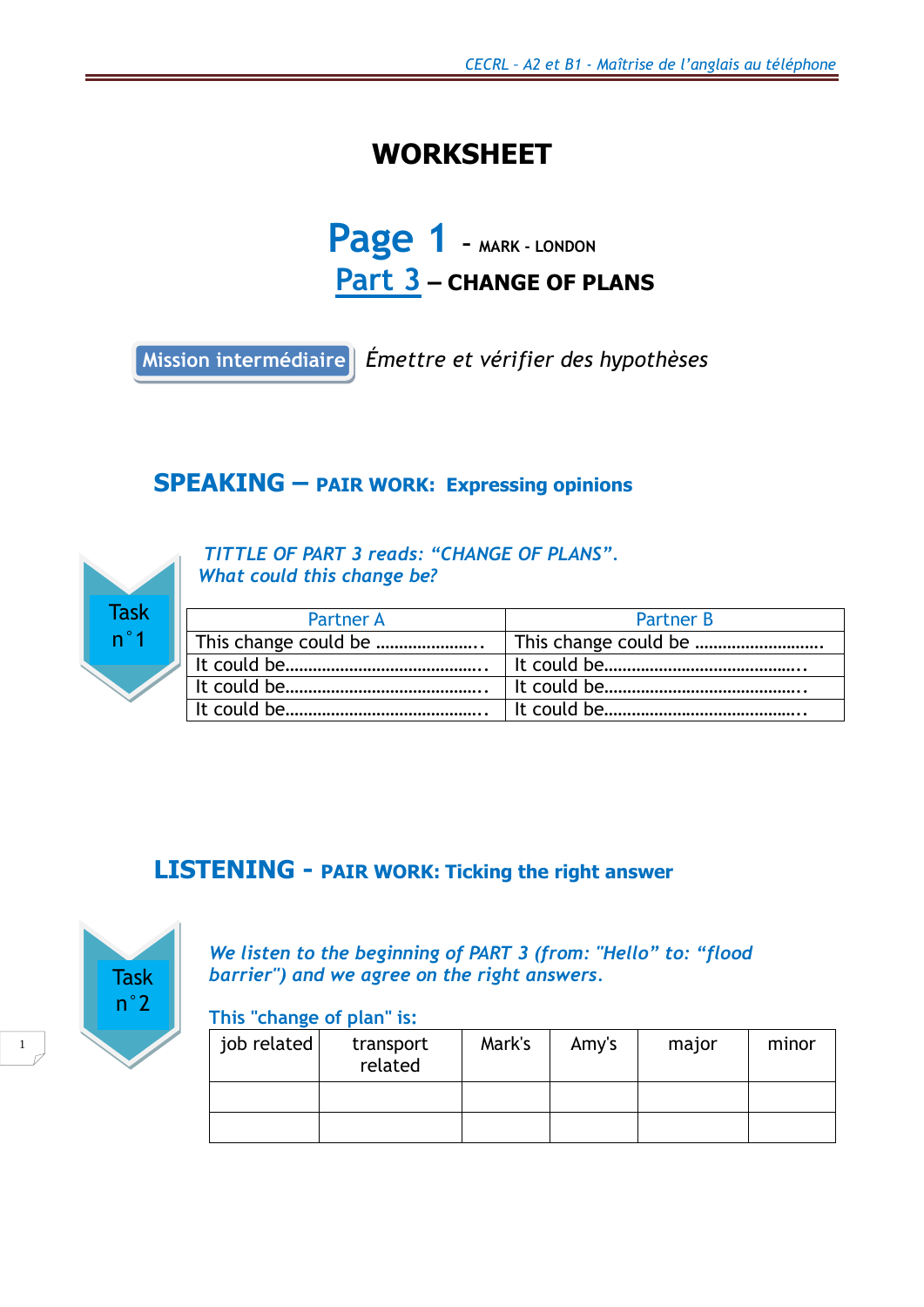### **SPEAKING – PAIR WORK: Expressing personal ideas**

*I express personal ideas to my partner and listen to my partner's ideas.*



| <b>Partner B</b>          |
|---------------------------|
| A solution will be found: |
|                           |
|                           |
|                           |
|                           |

### **LISTENING - PAIR WORK: Filling out a chart**



*We listen to PART 3 (from: "Tell you what" to: "good day"). My partner and I : a) Give separate answers – b) Agree on a common answer.*

| <b>Partner A</b> | <b>Partner B</b> |
|------------------|------------------|
|                  |                  |
|                  |                  |

#### *We both understand that:*



# **WRITING**

#### *I write out full answers to each questions:*

| <b>Facts</b>                    | <b>Questions</b>               | <b>Answers</b> |
|---------------------------------|--------------------------------|----------------|
| Mary is arriving.               | Which airport will she fly in? |                |
| Mary is arriving.               | Which day? When?               |                |
| Mark is working.                | Where?                         |                |
| Mark will leave the<br>keys.    | Who with?                      |                |
| <b>Amy knows Tom</b><br>Brogan. | Who is he?                     |                |
| Amy has got to go.              | Why?                           |                |

2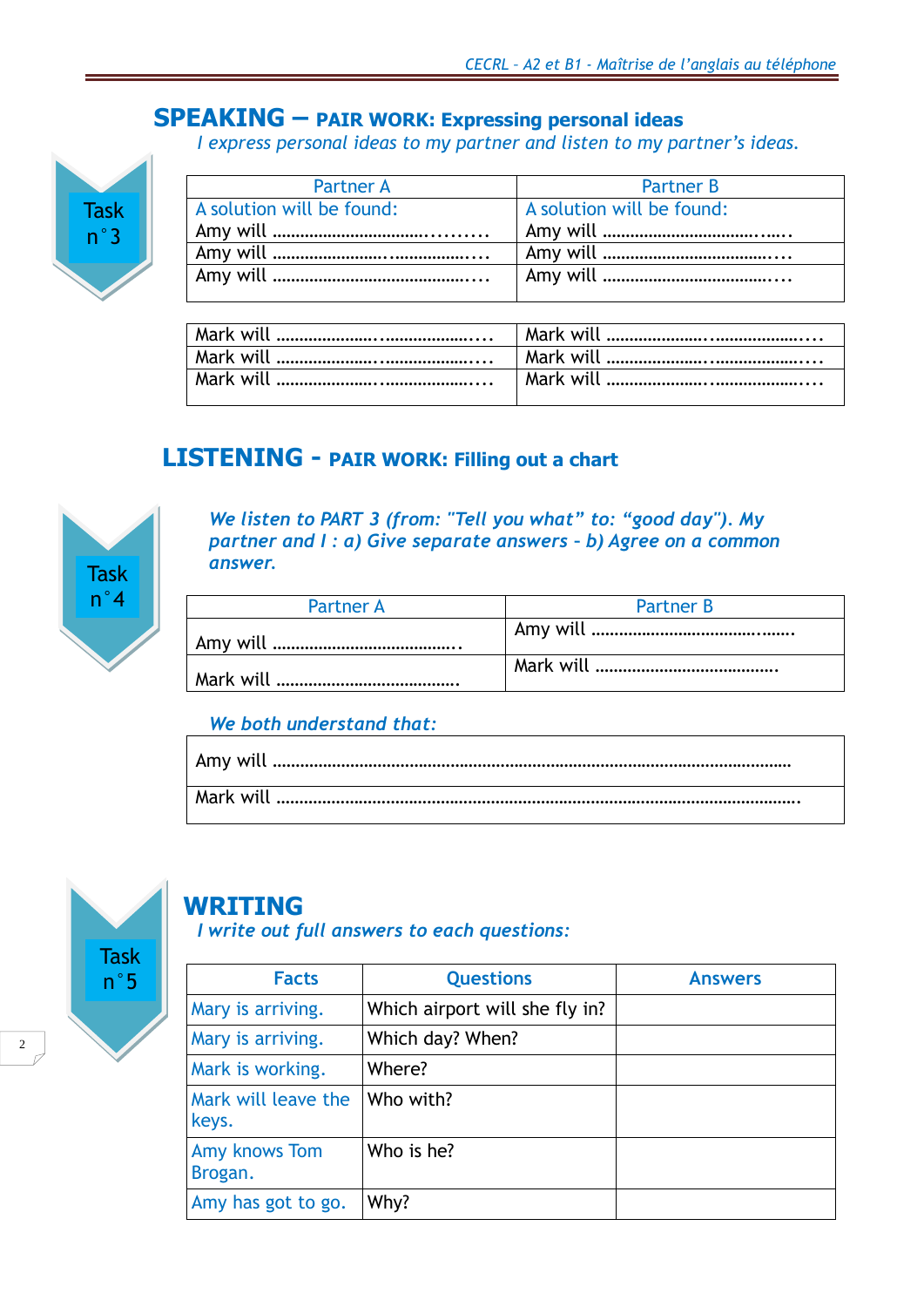## **READING - PAIR WORK – Understanding - Comparing**

#### *We each cross out mistakes in respective summaries of PART 3.*

| <b>Partner A</b>                         | <b>Partner B</b>                         |
|------------------------------------------|------------------------------------------|
| Mary will be arriving at London city     | Mary will be arriving at London city     |
| airport on Sunday afternoon. Mark        | airport on Sunday afternoon. Mark        |
| has got a problem at work. He is         | has got a problem at work. He is         |
| working for a computer company and       | working for a computer company and       |
| they have a major safety problem. He     | they have a major safety problem. He     |
| might not be able to pick up Mary at     | might not be able to pick up Mary at     |
| the airport, so he'll leave the key with | the airport, so he'll leave the key with |
| Tom Brogan, their cousin. Mary needs     | Tom Brogan, their cousin. Mary needs     |
| to go because her plane is flying in     | to go because her plane is flying in     |
| two hours.                               | two hours.                               |
|                                          |                                          |



 $\Gamma$ 

Task n°5

3

### **WRITING - PAIR WORK**

*b) We agree and write a common summary of PART 3.*